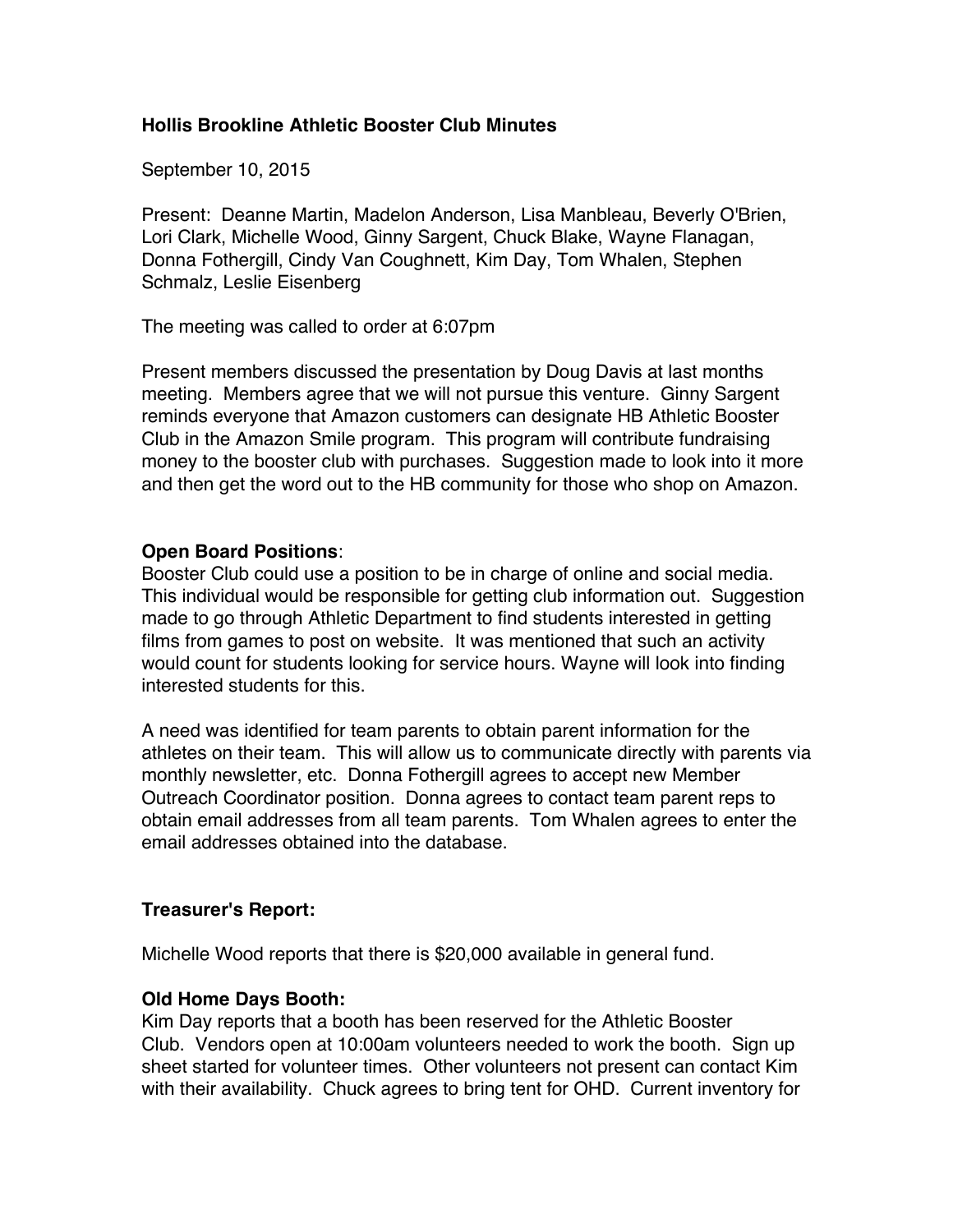sale includes: approximately 20 HB shirts that are left and orders will be taken and other items to decide on at this meeting. Kim proposes team specific stickers to be ordered for which we will sell for \$5.00 each. A recommendation is made to not include football or crew as they order and sell their own apparel. Michelle Wood makes a motion to order the team specific stickers up to a price of \$1700.00. Madelon Anderson seconds the motion. All in attendance agree.

Kim also would like to sell in the booth BPA free Nalgene water bottles. The idea is for the customers to buy a water bottle and a sticker to go on it. Tom Whalen makes a motion to spend up to \$350.00 to order the water bottles to sell at the booth. Michelle Wood seconds the motion and all present agree.

Some interest exists for car magnets as opposed to stickers as some people do not like putting a sticker on the car. Kim reports that she is waiting for a quote and minimum order number from Local Pro Sports but she knows that the cost upfront is much more than the sticker cost. Madelon Anderson makes motion to allot up to \$500 for car magnets and Leslie Eisenberg seconds that motion. All present agree to approve the motion.

A question was raised regarding allowing the girls soccer team to use booth to sell raffle tickets. After some discussion it was decided not to have any one team using the booth because of a precedent that may be set. In addition, several teams have arranged to set up their own booth at OHD to fundraise.

Kim Day has contacted Custom View Landscaping to have hardscape of HB logo on field where field hockey/lacrosse play. The materials would be granite cobblestone, crushed bluestone and aluminum swords. It would measure approximately 30'x30' on the field where the slope is. This would be seen and enjoyed by everyone entering and especially exiting the premises. The quote from Custom View to do the project is \$4400.00. Discussion continued on how to pay for this including asking school to help, fundraising through donations, etc. Kim will first ask permission from Rick Barnes and Andrew Corey to make sure we have approval to go forward so that we can start possible fundraising efforts.

### **UPDATE ON ABC MEETING WITH ADMINISTRATION**

Tom Whalen reports on meeting with Administration and clarification of some issue regarding what Booster Club should be funding. It was agreed that anything related to needs of cloth and/or facilities should be provided by the school out of the school budget. A school that has a team should pay for their uniforms and equipment. The question was brought to discussion regarding the much needed shed for the field hockey team. The school acknowledges that there is a storage problem with includes most of the school teams and this needs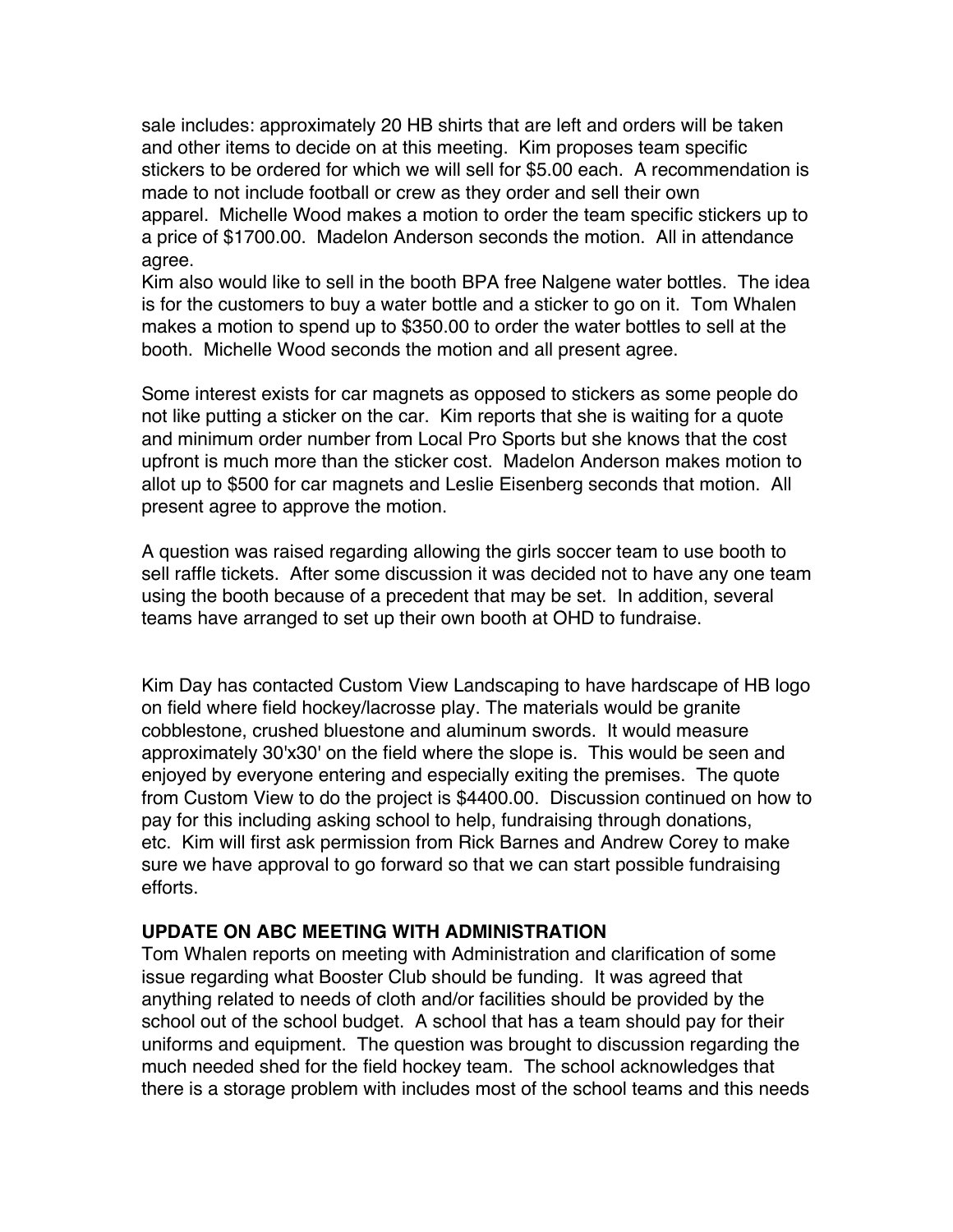to be addressed. The administration is formulating a detailed storage plan to include both schools and will be forthcoming with that. Some discussion followed regarding possible short term solution for teams in more immediate need. Perhaps renting or buying a steel container for football would help in the short term so that the field hockey team can use the shed on the field. Tom Whalen will look into options for temporary solutions.

Kim Day requests ABC buy two large coolers to sell waters/Gatorades at home games to make money for ABC. Tom Whalen makes motion to begin seed funding program to all sports teams who qualify which means a team parent representative attend an ABC meeting and requests the \$50. Team parent must had in receipt for first sales. All profits must be handed in to the ABC within one week after last game of the season. Kim Day seconds this motion and all present agree. In the interest of accurate record keeping, Michelle Wood and Ginny Sargent request that written email also be required to be sent by team parent rep to treasurer in order to obtain the \$50. This email should be sent to Michelle Wood at mcwood67@gmail.com

## **AWARD NIGHT RELEVANCE**

Tom Whalen brought up discussion regarding whether or not the ABC wants to continue with the Sports Awards Nights. Some other schools have done away with this. Many of the teams have award dinners as well which are redundant. Discussion ensued regarding the pros and cons of Sports Awards Nights. Those in attendance were in support of continuing the awards nights. Many like the idea of allowing the community to see students who have accomplishments in other sports that their own child doesn't participate in. It also allows the student to be recognized in front of their peers on other teams. This is also where the pictures are taken and put into the local newspaper to acknowledge the athletes in the community. Per all in attendance, Sports Awards Nights will continue.

There was discussion regarding teams running their own fundraisers outside of ABC. The administration may ask teams not to continue to do this without approval from principal. Representatives from the Spirit Squad are present to discuss a fundraiser that they have going. Their intention is to raise half of the amount of money needed for new uniforms and then ask the ABC for assistance. Explanation regarding how the money should be handled was given. All money collected by a team should be handed over to the ABC and will be held under the individual teams account. Spirit Squad reps are now aware of the procedure and will bring the information back to the coach and the team to explain the procedure and explain to them that the ABC should be holding their money in a designated account.